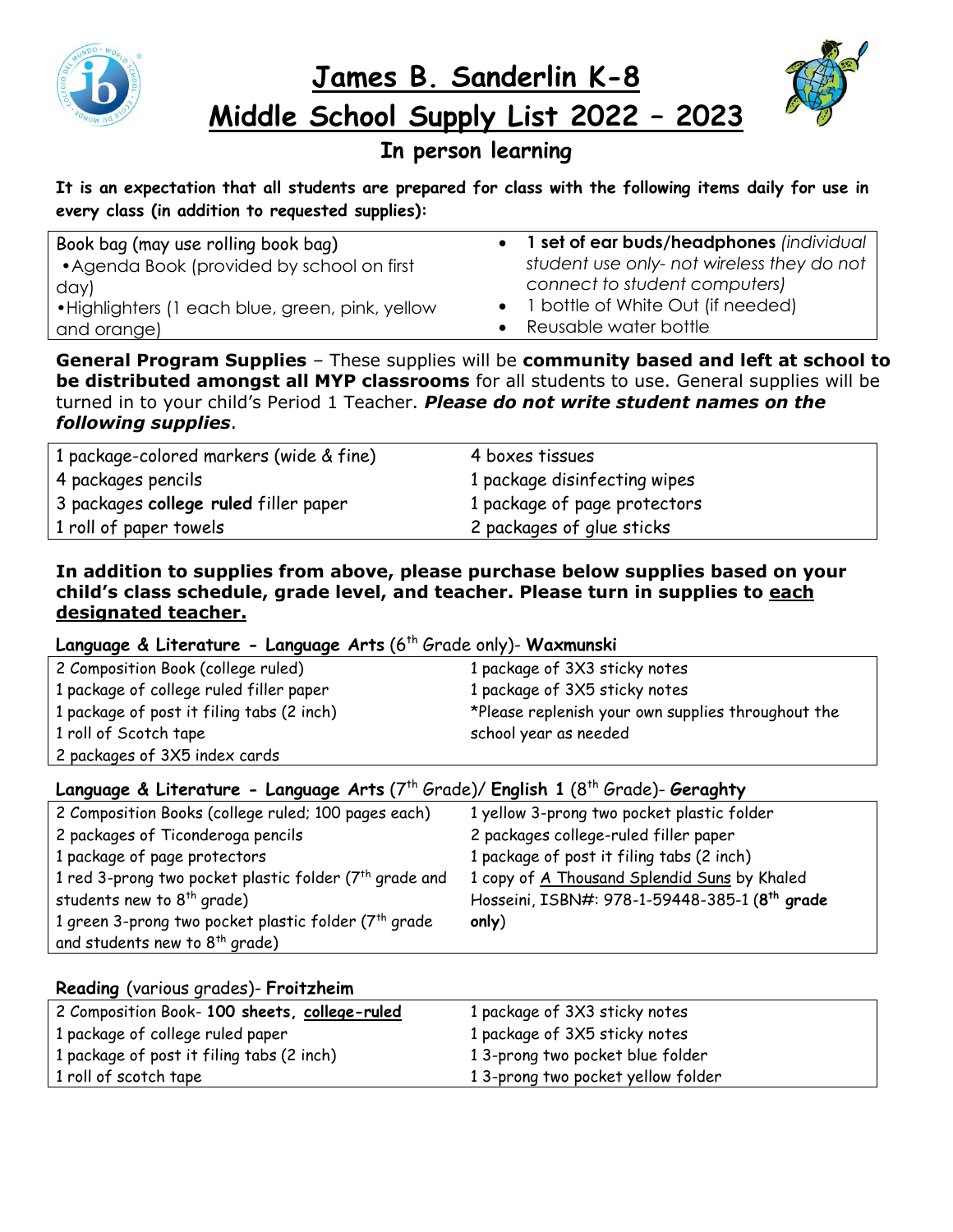#### **Language Acquisition – Beginning Spanish** (6th Grade)- **Gonzalez**

| 2 Composition Book- 100 sheets, college-ruled   | 2 glue sticks                                   |
|-------------------------------------------------|-------------------------------------------------|
| 3 EXPO Markers - any color                      | 2 packages of super sticky post its (any color) |
| 1 sharpie (any color)                           | Wish List:                                      |
| 1 box of colored pencils                        | * package of blue sticky tack                   |
| 4 packages of number 2 pencils                  | *package of AA batteries                        |
| 2 containers of Clorox wipes (for language lab) | *Scissors - large                               |
| 1 container of hand sanitizer                   | *pencil top erasers                             |

#### Language Acquisition -Spanish I, II,  $(7^{th} \& 8^{th}$  Grade)- Leal

| 2 Composition Book- 100 sheets, college-ruled   | 2 packages of super sticky post its (any color) |
|-------------------------------------------------|-------------------------------------------------|
| 3 EXPO Markers - any color                      | Wish List:                                      |
| 1 sharpie (any color)                           | *1 package of blue sticky tack                  |
| 4 packages of number 2 pencils                  | *package of AA and/or AAA batteries             |
| 2 containers of Clorox wipes (for language lab) | *Scissors - large                               |
| 1 container of hand sanitizer                   | *pencil top erasers                             |
| 2 glue sticks                                   | * uno cards or board games                      |

# **Mathematics** (6th Grade)- **Giles**

| 12-subject spiral notebook with pocket (college ruled) 1 package of EXPO markers (any color) |                                 |
|----------------------------------------------------------------------------------------------|---------------------------------|
| 1 package of colored pens                                                                    | 1 package of pencil top erasers |

#### **MYP Algebra 1 Honors, Pre-Algebra** (7<sup>th</sup> & 8<sup>th</sup> Grade; 6<sup>th</sup> grade Pre-Algebra)- **Kearney**

| Pack of colored pens                             | 1 package of glue sticks (6 to 10)                          |
|--------------------------------------------------|-------------------------------------------------------------|
| 15-subject notebook (COLLEGE RULED)              | EXPO markers any color - (LARGE PACK)                       |
| Sticky notes- variety of colors 3"X3" (optional) | Scientific calculator (optional- may be needed for homework |
|                                                  | - NOT needed for class)                                     |

#### **MYP Pre-Algebra** (7<sup>th</sup> & 8<sup>th</sup> Grade Pre-Algebra)- **Farrand**

| 12-subject notebook (college ruled) | 4 EXPO markers any color         |
|-------------------------------------|----------------------------------|
| 1 pack of colored or red pens       | 1 package of college ruled paper |
| 1 pack of glue sticks (6 to 10)     | 1 package of pencils             |
| 13-prong two pocket folder          |                                  |

#### **MYP Geometry** (8th Grade)- **Eggimann**

| 2 packages of pencils                | 1 package of glue sticks (6 to 10)                     |
|--------------------------------------|--------------------------------------------------------|
| 1 pack of colored pens               | Protractor and Compass (home use only)                 |
| 15-subject Notebooks (COLLEGE RULED) | Calculator with Trigonometry functions (home use only) |

### **Sciences** (7<sup>th</sup> Grade Comprehensive Sciences, 8<sup>th</sup> Grade Integrated Sciences)- Mills

| 13-subject spiral notebook (college ruled; $8^{th}$ grade) | 15-subject spiral notebook (college ruled; $7th$ grade) |
|------------------------------------------------------------|---------------------------------------------------------|
| Glue stick or tape (will be used when needed in class)     |                                                         |

# Science (6<sup>th</sup> Grade only) - Eager

| 3 subject spiral notebook (college ruled) | 13-prong two pocket folder |
|-------------------------------------------|----------------------------|
| 1 pack of index cards                     |                            |